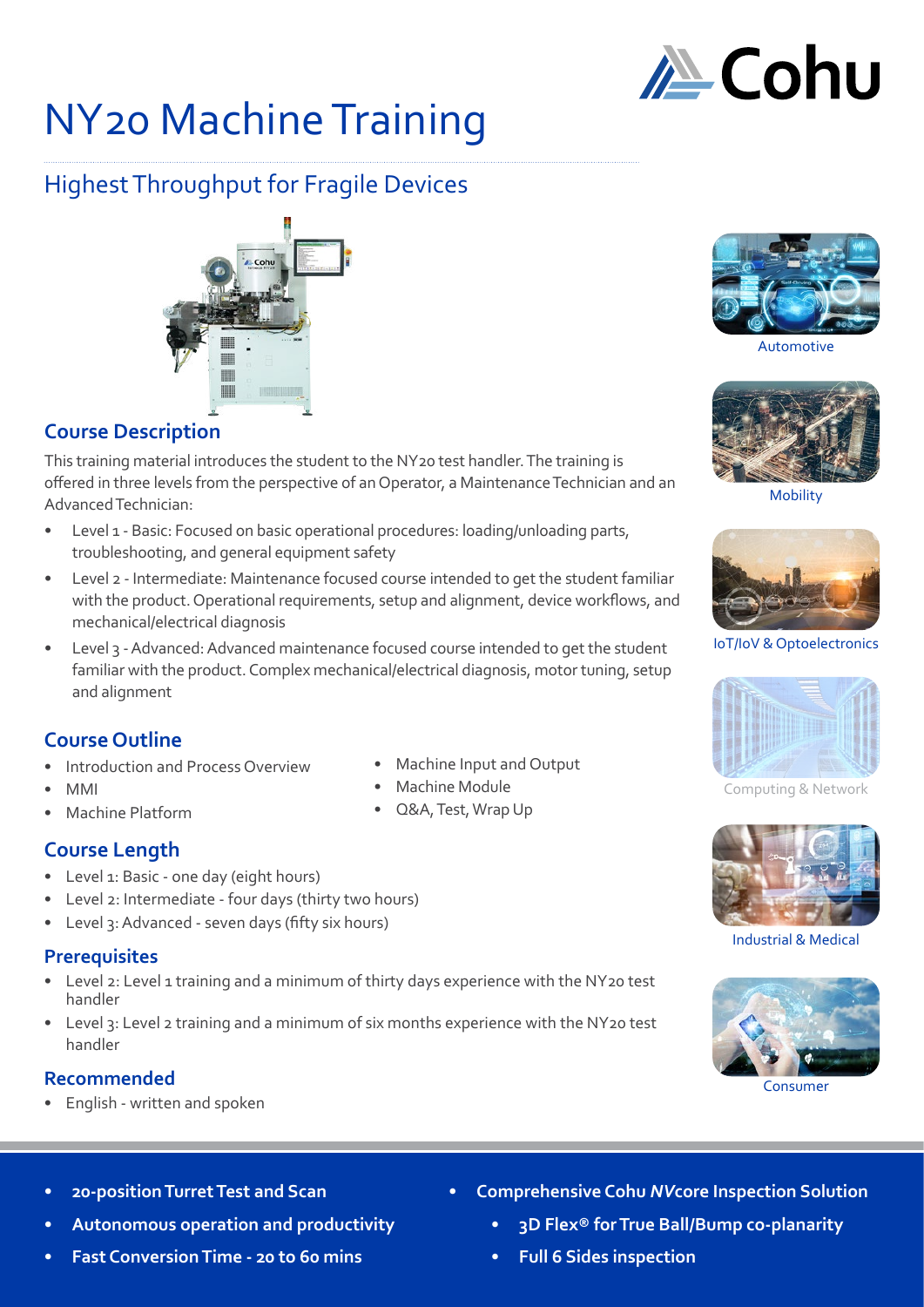

## NY20 Machine Training

#### **Level 1: Basic**

#### **Day 1**

#### **1 - Introduction and Process Overview**

- Machine General Overview
- Device Flow and Process
- Module Description and Function

#### **2 - MMI**

- **Menu Navigation**
- Lot Management
- Alarms
- **Production**

#### **3 - Machine Platform**

- Machine Features
- Binning (Reject Bin/Duo/Quatro/Octo/Mega)
- Bar code Scanner

#### **4 - Machine Input and Output**

- Feeding/AGL/TNLR/UniFeeder/Detaping
- Input Loader Recovery
- N-Tube/AGUL/Multitube
- Ouput Loader Recovery
- Taping (AFTR)
- Tape Recovery
- Tape Sealing Check

#### **5 - Machine Module**

- FlipChip/Table 2P/4P/10P/20P
- XYT Recentering/Orientator
- Vision

#### **6 - Q&A**

• Q&A, Test, Wrap Up

#### **Level 2: Intermediate**

#### **Day 1 - 2**

#### **1 - Introduction and Process Overview**

- Machine General Overview
- Device Flow and Process
- Electrical and Pneumatic Overview

#### **2 - NTI.NET Software**

- Software Structure
- Menu Navigation
- Sub Menu Navigation
- Debug Tools

#### **Day 2 - 4**

#### **3 - Machine Platform**

- Turret Overview
- Turret Setup

#### **4 - Machine Module Layout**

- Bowl Feeding
- 4P Table
- XYT Recentering
- Orientator Recentering
- Taping (AFTR)
- **5 Q&A**
- Q&A, Test, Wrap Up

- **• 20-position Turret Test and Scan**
- **• Autonomous operation and productivity**
- **• Fast Conversion Time 20 to 60 mins**
- **• Comprehensive Cohu** *NV***core Inspection Solution**
	- **• 3D Flex® for True Ball/Bump co-planarity**
	- **• Full 6 Sides inspection**